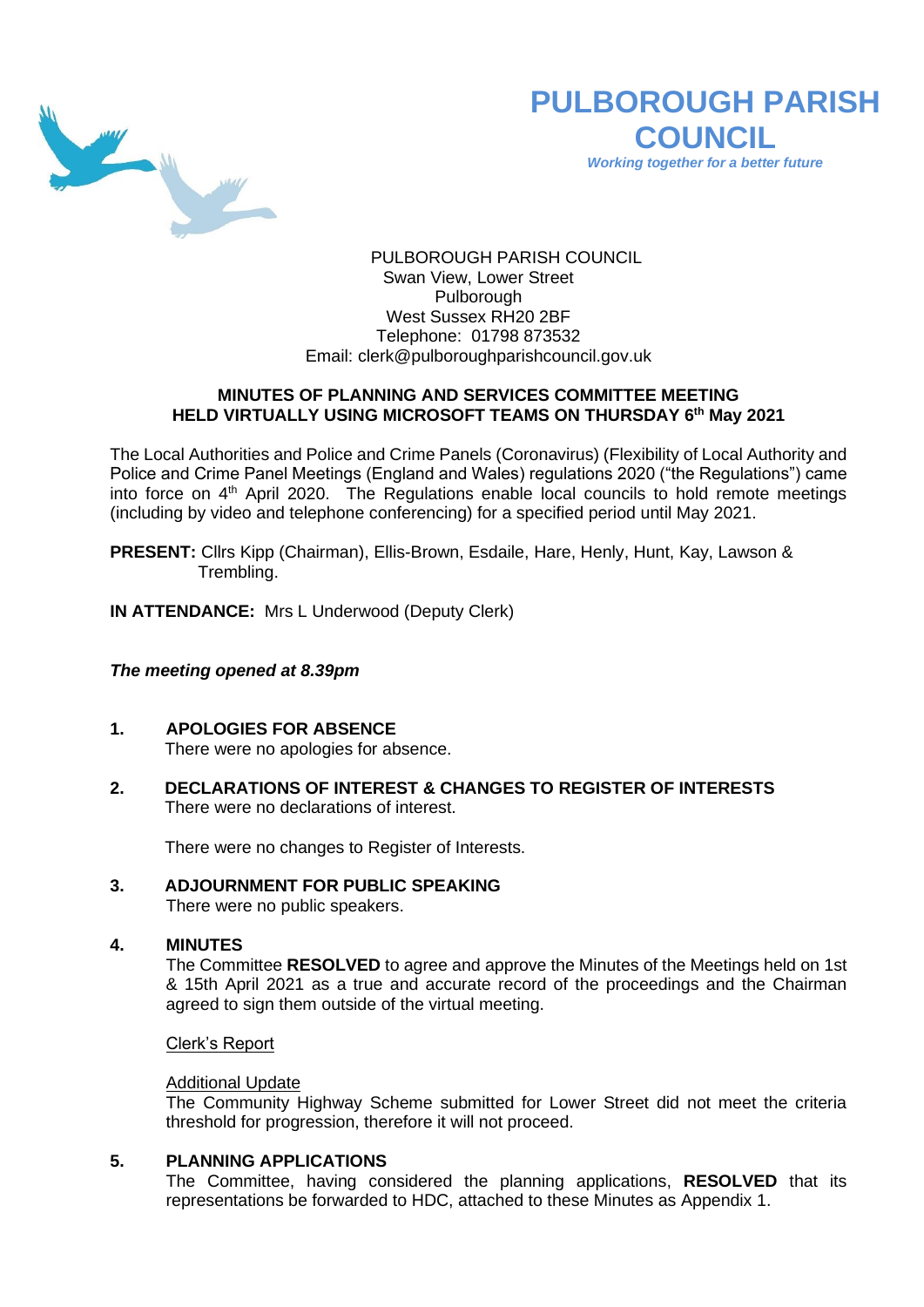## **6. PLANNING APPLICATIONS DECISIONS**

Members received details of planning decisions and enforcements since the last meeting.

## **7. CORRESPONDENCE**

## **HDC**

- Notification that Billingshurst Neighbourhood Plan & Ashington Neighbourhood Plan goes to referendum on 6<sup>th</sup> May 2021.
- Notification of appeal for DC/20/0636 Land at Junction of Hill Farm Lane & Stane Street and a letter from 'Codmore Against Rural Decline' to HDC . Copied to Committee.
- Compliance cases for 22nd
- $28<sup>th</sup>$  March and  $5<sup>th</sup> 11<sup>th</sup>$  April. Copied to Committee.
- Response from Head of Development & Control to the comments sent from PPC regarding the Development Management (Planning) Service Update. Copied to Committee.
- Notification of reasons for refusal for DC/21/0030 Brookfields Home Development, Stane Street – 'Application for the retention of existing footpath and steps within the corridor between adjacent development housing and the A29 Stane Street highway'. Copied to Committee.
- Notification that premises licence LI/21/0007/PREM The Lantern, 3 Lower Street has been withdrawn and will be resubmitted in due course.

## **WSCC**

- Email regarding the 'West Sussex Transport plan Review Survey Autumn 2020 Feedback Summary'. Copied to Committee.
- News Release 'New Property Development Initiative Created for West Sussex'. Copied to Committee.
- Information regarding the 'Soft Sand Review of the Joint Minerals Local Plan Adoption'. Copied to Committee.

## **SDNPA**

Notification of Parish Workshop on 15.06.21 6pm-8pm via a Zoom meeting.

## **NALC**

Notification of an online event on planning and power on 28<sup>th</sup> July 2021. Copied to Committee.

## **Chichester District Council**

Timetable agreed for Local Plan review. Copied to Committee.

#### **Councillors**

- Article sent by Cllr. Hunt. Copied to Committee.
- Email from Cllr. Kipp to Cllr. Pat Arculus requesting an update on the Willowmead Development. Copied to Committee.

## **Lane Top, Nutbourne Road**

Latest correspondence. Copied to Committee.

## **Residents**

Email correspondence re developments at Stane Farm.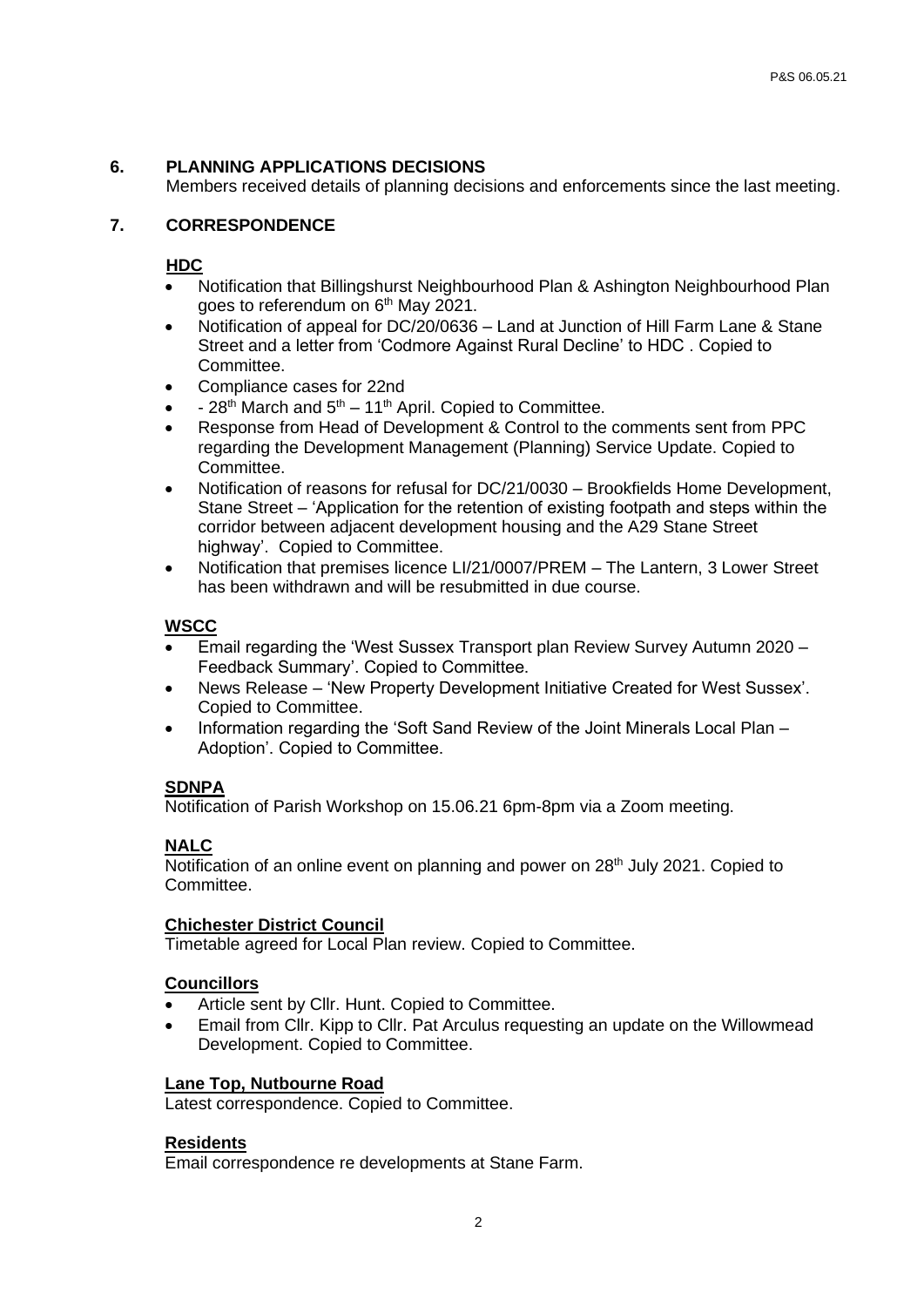#### **Oxford Brookes Research Questionnaire**

Email from a Horsham resident asking people to take part in a questionnaire, looking for insight of Parish Councillors about how they make planning decisions and thoughts on design. *If a Cllr. would like to answer the questionnaire, please let the Deputy Clerk know and a link can be sent.*

# **8. PAYMENTS**

The following payments were approved and would be signed by two signatories outside of the virtual meeting:

| Burgess & Randall Ltd | 17.23 |
|-----------------------|-------|
| <b>Natalie Smilie</b> | 4.00  |
| Wey & Arun            | 15.00 |

## *The meeting closed at 8.52pm*

………………………………..Chairman

……………………………………Date